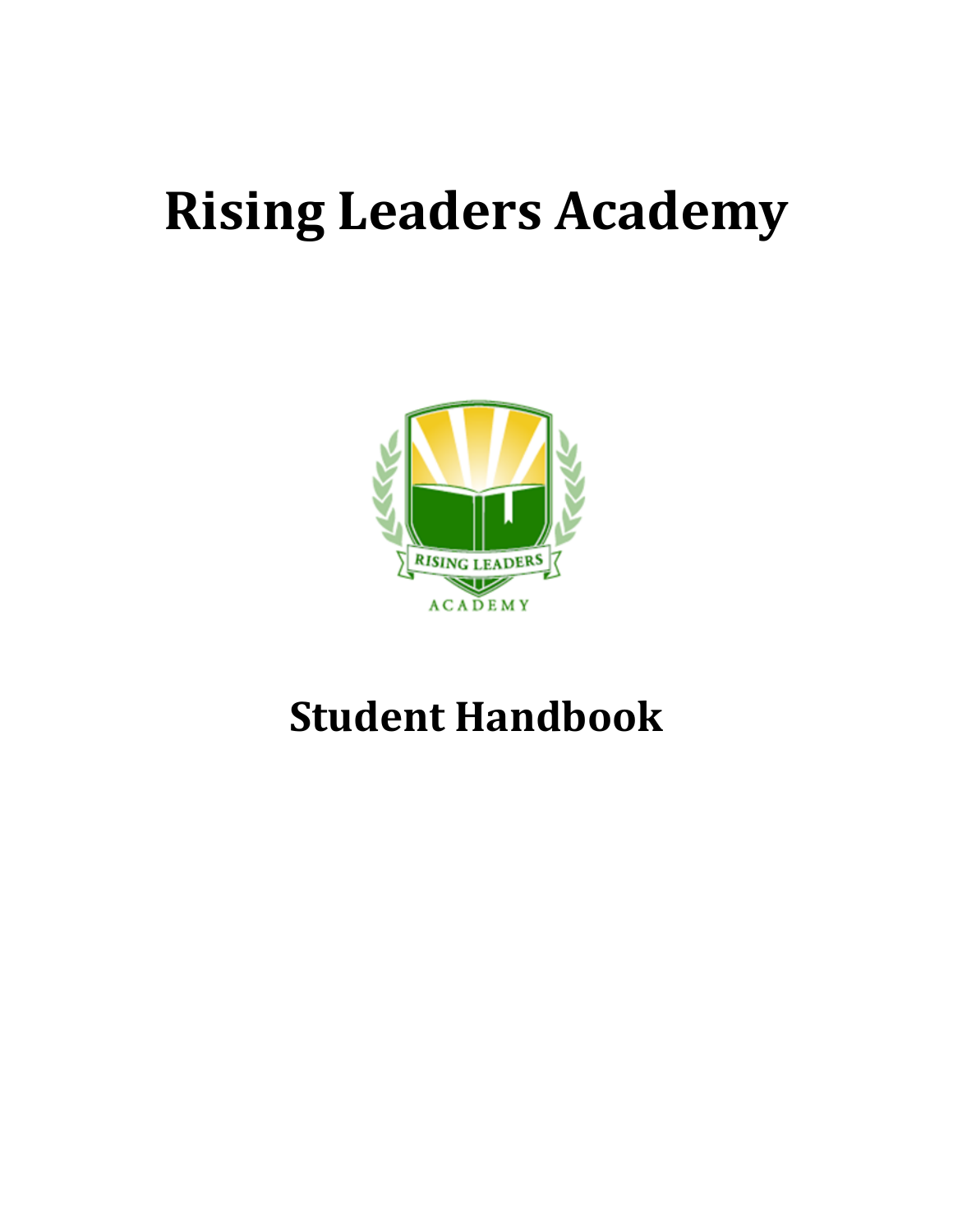# **DISTRICT VISION, MISSION, CORE BELIEFS**

**Vision:** Bay District Schools will develop high academic achievers in an effort to produce successful, innovative leaders (citizens) for tomorrow's world.

**Mission:** Bay District Schools will deliver a high quality education in a collaborative, safe, and respectful environment. We are passionate in our commitment to inspire students in the acquisition and use of knowledge, skills, and character in preparation for fulfilling life and work in the global economy, and diverse world.

**Core Beliefs**: We believe that...



- Everyone must have a passionate commitment to academic excellence through high standards.
- Relationships of students and adults must show empathy, care, and trust.
- Compassion, conviction, and intense dedication to student academic success should stand as our hallmark.
- A professional teaching environment must be collaborative, innovative, and progressive.
- Data is revered as a means to provide feedback to students, refine instructional practice, and drive intervention decisions.
- Connections with the community will help to enhance student engagement.
- Technology skills are essential in the global economy.
- Equitable distribution of academic and operational resources will promote student success.

# **ABOUT RISING LEADERS ACADEMY**

Rising Leaders Academy (RLA) is a K-12 school that is dedicated to preparing students for outstanding academic achievement, interpersonal skills, elevated ethical character, a firm command of foreign languages, and knowledge of meaningful careers. Funding for RLA will assist in the planning, program design, and initial implementation of this high-quality charter school in Florida. Rising Leaders Academy will strive to meet the needs of every student in an inclusive classroom setting, which encourages lifelong learning through a focus on strong leadership skills. Students will achieve academic excellence through a developmentally rigorous, innovative, challenging, college preparatory curriculum in a warm, nurturing environment.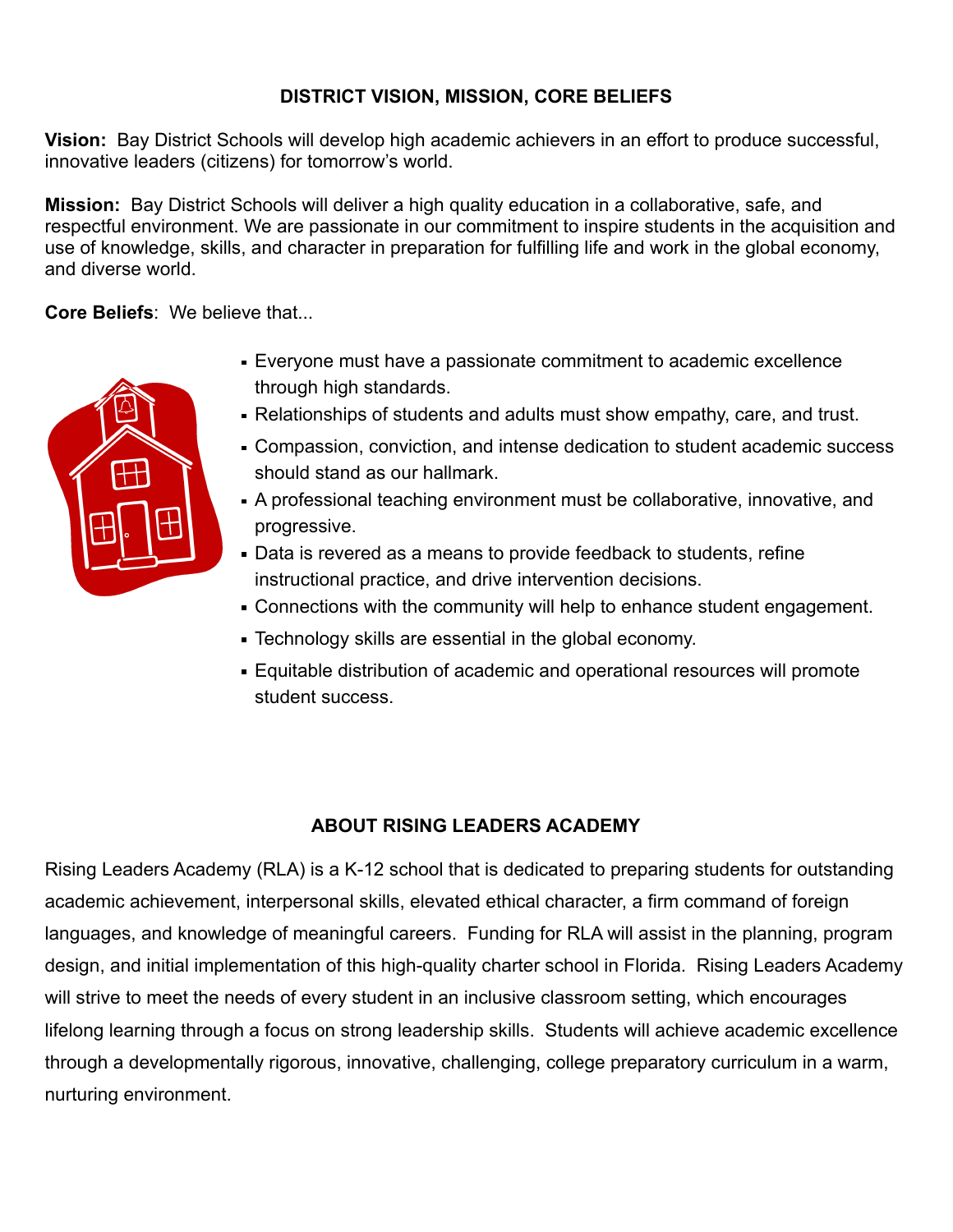RLA has defined a number of broad goals for the school that include both targets for student achievement and goals for the broader community:

- Goal 1: Demonstrate a high level of academic performance.
- Goal 2: Develop clear and effective oral and written communication skills in each student.
- Goal 3: Develop strong foreign language skills in each student.
- Goal 4: Enhance students' ethical character development.
- Goal 5: Develop an environmental consciousness in students.
- Goal 6: Empower students to pursue excellence.
- Goal 7: Encourage civic responsibility.
- Goal 8: Create an environment where parents and family members are actively engaged in students' education.
- Goal 9: Develop and maintain outstanding teachers.
- Goal 10: Establish sound and accurate financial management practices in all areas of the school's business operations.

Rising Leaders Academy will prepare students for high academic achievement by emphasizing individual learning styles and critical-thinking skills through in-depth, experience-based, thematic instruction and relevant co-curricular and extracurricular activities. Our academic programs are founded on the Expeditionary Learning (EL) model, one of the Nation's most innovative and successful school design instructional models. Through EL's design principles and practices, EL school designers will enable our teachers to implement real life, project-based learning expeditions that promote literacy and integrate curricular content.

Through the full range of training and professional development provided by EL school trainers, RLA teachers will learn how to manage classes containing students with differing skill levels and abilities. Rising Leaders will focus on constructivism, differentiated instruction, and creating a reading culture throughout the school to increase learning opportunities for the students. Students will also receive hands-on experience in flourishing careers, such as medicine, technology, and education and learn by serving the community. This will help promote civic and environmental responsibility through real-world applications, community service, and by fostering a global mindset with an appreciation for the natural world and the rich diversity of humanity. The hands-on experience will help students improve the community and expand their knowledge and skills. They will be motivated to rise to leaders who will make a difference in this world.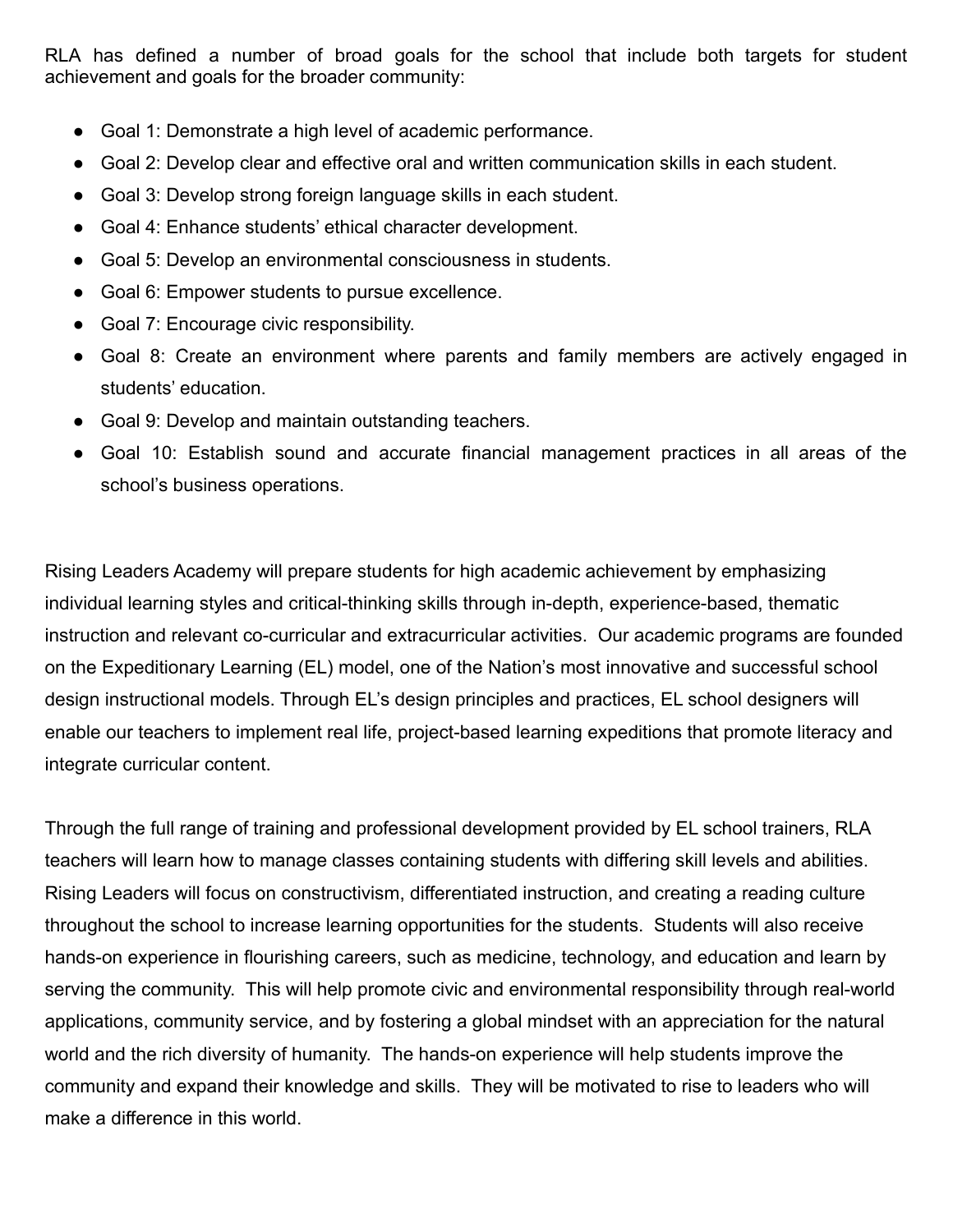# **MISSION, VISION, AND FEATURES of RISING LEADERS**

**The Vision of the Charter** is to be recognized as one of the best schools in the nation that empowers students with the academic excellence, interpersonal skills, and elevated ethical character necessary to be Rising Leaders.

**The Mission of the Charter** is to prepare the students in Bay County for outstanding academic achievement, interpersonal skills, elevated ethical character, and a firm command of foreign languages. Students will achieve academic excellence through a developmentally rigorous, innovative, challenging, college preparatory curriculum in a warm, nurturing environment. RLA will make every effort to unleash the creative and leadership abilities of its students. RLA will strive to create a professional learning community of students, teachers, parents, and families embracing collective responsibility for students to learn and give back to the community.

**RLA is dedicated to providing the best educational practices in Bay County to help students and teachers excel.** Our mission includes full inclusion of all students across the range of academic and language achievement from educationally disadvantaged to gifted. RLA will have unique features that make it top notch, such as:

- **Only school in Bay County to offer a Harvard research-based educational program**: Hundreds of advanced schools in the U.S. are applying the Harvard research-based educational program, known as Expeditionary Learning. Schools that implemented this advanced program have outperformed district averages in language arts and math. RLA will be the first and only K-12 school in the state to implement this exceptional program, in which teachers implement real life, project-based learning expeditions that promote literacy and integrate curricular content.
- **Only school in Bay County to offer leadership training with focus on interpersonal skills through the Harvard-based educational program**: RLA will emphasize leadership skills in curriculum, instruction, and school culture through Expeditionary Learning. Every student will be given the opportunity to lead. This will increase the students' confidence and self-esteem.
- **Offer foreign languages to all students from kindergarten**: In addition to all subjects being taught in English, RLA will also introduce students to one or more of the six UN languages in every grade. Research shows that students who learn a second language will achieve greater divergent thinking, creativity, and cognitive development compared to monolingual students.
- **Only school in Bay County to incorporate community service into academic programs:** RLA will prepare students to have a sincere responsibility to give back to the community through clinics and other locations where volunteering is permissible.

**\_\_\_\_\_\_\_\_\_\_\_\_\_\_\_\_\_\_\_\_\_\_\_\_\_\_\_\_\_\_\_\_\_\_\_\_\_\_\_\_\_\_\_\_\_\_\_\_\_\_\_\_\_\_\_\_\_\_\_\_\_\_\_\_\_\_\_\_\_\_\_\_\_\_\_\_\_\_\_\_\_\_**

**● STEM and hands-on experience are a major aspect of our curriculum.**

# **Guiding Understandings for Our Daily Work**

Eight Guiding Principles for Our Work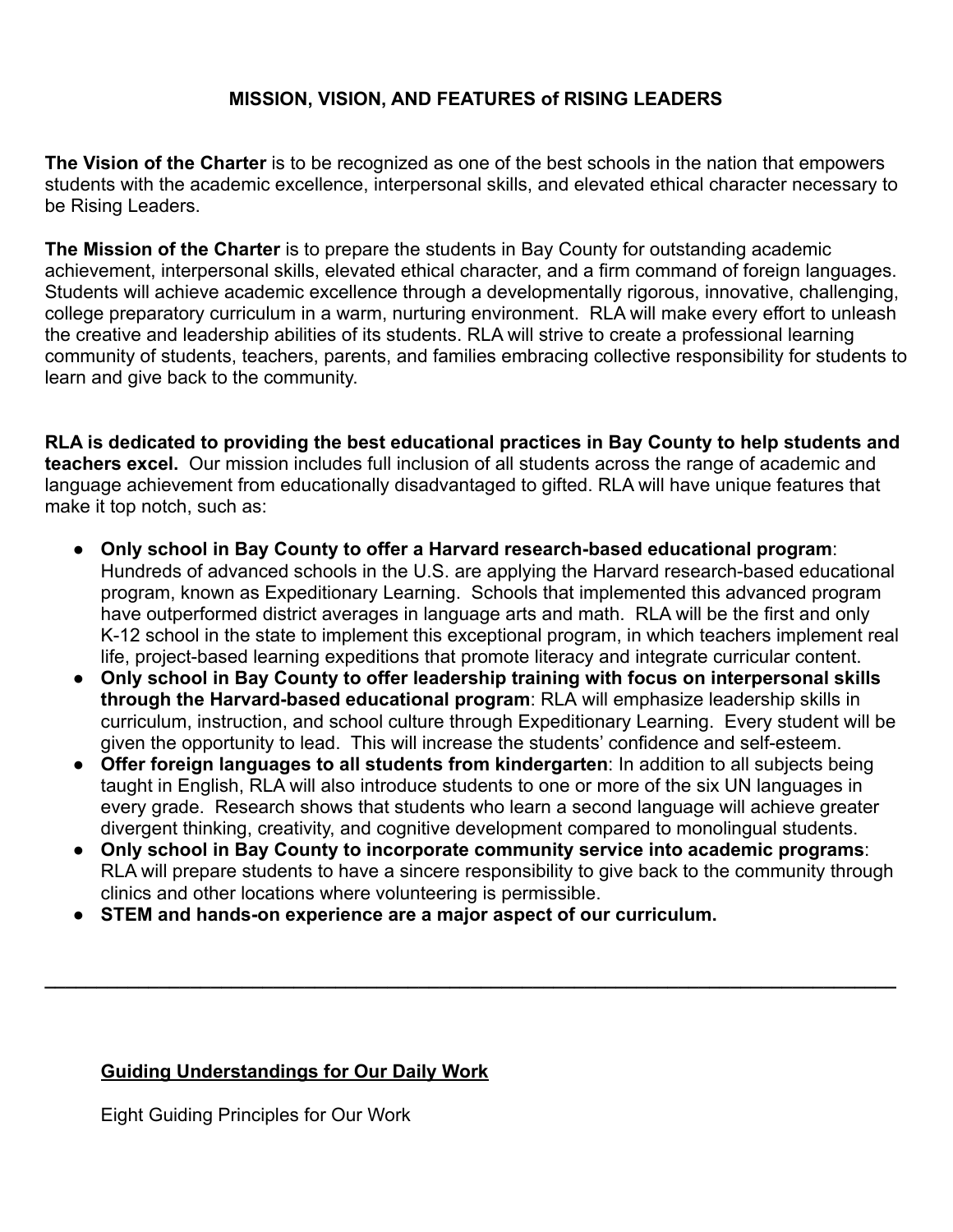- 1. **We take responsibility for results:** We take responsibility for the results of our students. We do not make excuses for poor student achievement but rather are constantly asking ourselves what we can do to improve the achievement and engagement levels of RLA students.
- 2. **We act professionally:** We are positive, optimistic, proactive, and professional with our students, their families, and with each other.
- 3. **We are dedicated:** We believe that we must work harder than what is sometimes expected of educators elsewhere in order to achieve the results we want. We are dedicated to making the school's goals a reality.
- 4. **We sweat the small stuff:** We sweat the small stuff, particularly regarding student behavior, engagement, organization and academic achievement. We believe that if we make a big deal of the little problems, then big problems will never materialize.
- 5. **We are caring and strict:** We are both caring and strict. We are comfortable with our authority as adults; however, we also know that we must strive to build deep caring, trusting relationships with each student.
- 6. **We have high expectations:** We have very high expectations for student behavior and academics. We are constantly measuring the realities of every day against these high expectations and readjusting our practices, actions and mentalities to reach them.
- 7. **We act with a sense of urgency:** Every minute of every class must be used as efficiently and productively as possible in order for RLA students to be able to succeed.
- 8. **Our children, our community:** We are all in this together and we are all connected. The success of our students directly affects our lives and the lives of those around us. We have a responsibility to serve our community.

# **Important Core Beliefs that Drive Our Work**

- 1. We believe that the school's mission can be accomplished, not through individual heroics, but through collectively engaging in focused, high quality instructional and school leadership best-practices.
- 2. We believe that children can be best educated in an orderly environment and in community with each other and the adults around them. We also believe that creativity and curiosity can be best expressed in such a structured setting. This structured environment allows students to focus on thinking critically and creatively rather than focusing on their own behavior or the behavior of others.
- 3. We believe that good schools focus on student learning-good teaching is measured by positive student outcomes.
- 4. We believe that our students should participate in at least one quality learning expedition per year.
- 5. We believe that parents are essential partners in the education of our students. We recognize that parents have entrusted us with the most valuable people in their lives and we act accordingly--as we would want others to act with our loved ones. We know that by working together with parents we can achieve more than we can by working alone. We will work with parents and try to understand their concerns, while always adhering to our school's mission and beliefs. We are responsible for calling families to provide them with updates on how their child is progressing academically and behaviorally, and we immediately call families of students who are struggling in our classes or who make poor behavioral decisions, without forgetting to call the families of students doing exceptionally well.
- 6. We believe that we are responsible for our students' results. This means we take responsibility for the successes as well as the failures. We do not make excuses for failure,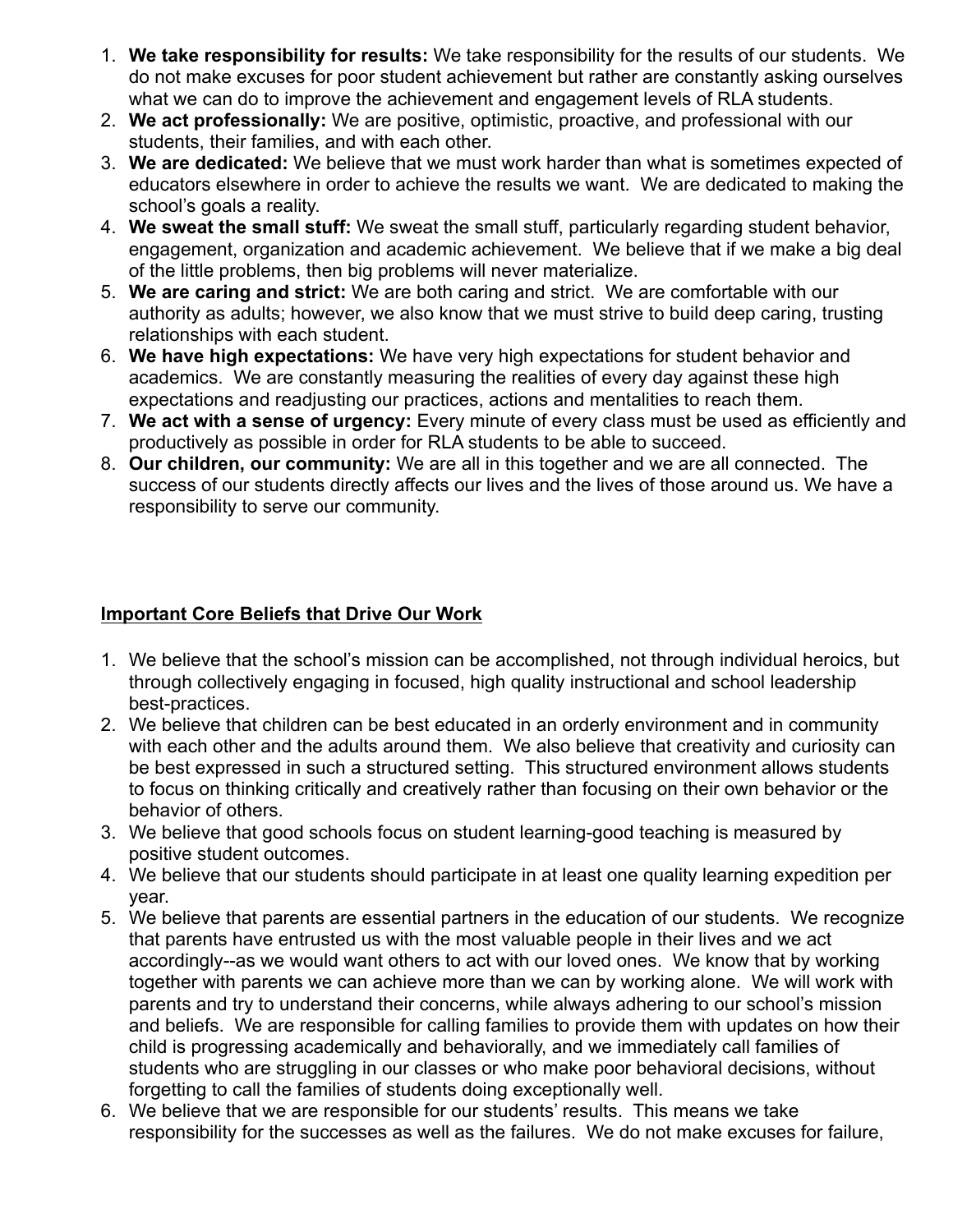but rather ask ourselves what else we can do to get the results we want. We then act to get these results.

- 7. We believe that we must always hold our students to the highest expectations for academics and behavior. This is the foundation of everything.
- 8. We believe that a sense of urgency should permeate all areas of the school.
- 9. We believe that our work must reflect the rigor we know our students need in order to enter, succeed in, and graduate from college.
- 10.We believe that every minute of class is precious and should be used in the most efficient and productive way possible, as determined by what the learning targets and power targets are.
- 11. We believe that we need to use a variety of assessments in order to gauge how our students are progressing. Furthermore, we will not ignore the importance of our students doing well on standardized exams, such as the FSA, Florida State EOCs, or NGSSS Examinations.
- 12.We believe that we must weave preparation for these exams responsibly into our curriculums, and we also know that we must analyze, reflect upon and make sound educational decisions based on all of the various assessments we give and the data taken from them.
- 13.We believe that every adult in the school should strive to develop trusting, caring relationships with our students and that this can translate into higher levels of student engagement.
- 14.We believe that it is reasonable to expect that every student will be engaged and participating in every class.
- 15.We believe that we must be tenacious with our students in order to get results. We have set a high bar for ourselves and we cannot lower this bar. We believe that we all must push, coax, demand, and drag our students to get over this bar, be they in the kindergarten grade or tenth grade, or anywhere in between. We will not give choices to students who are not ready to make the correct choice. Rather, we will make the correct choices for them if need be.

# **Understandings About School Culture and Community**

#### Benefits of Structure and Order

We believe that academic achievement can only occur at its highest levels within a structured and caring setting. Efficient learning and excellent teaching cannot take place at the levels we need it to if a great deal of time is taken up dealing with misbehavior and its negative effects on the community. Furthermore, it is difficult for positive, caring, and trusting relationships--between teachers/adults and students and between students and other students—to grow and flourish in an environment that is chaotic, unstructured, and undisciplined. Therefore, Rising Leaders Academy requires its teachers/adults and students to adhere to a number of organizational beliefs and routines to promote order, respect, good behavior, responsibility, a sense of community, and student achievement.

Orderly and structured classrooms are necessary in order to create learning environments in which time is used in the most efficient and productive ways possible. Therefore, every minute of the day must be used efficiently and productively. Moreover, school should be a safe place where students know that everything works and where they feel like there are predictable boundaries of what is right and wrong attached to predictable and consistent consequences if rules are broken. Structured classrooms allow for students to feel safe at school and to focus on learning, not behavior.

**\_\_\_\_\_\_\_\_\_\_\_\_\_\_\_\_\_\_\_\_\_\_\_\_\_\_\_\_\_\_\_\_\_\_\_\_\_\_\_\_\_\_\_\_\_\_\_\_\_\_\_\_\_\_\_\_\_\_\_\_**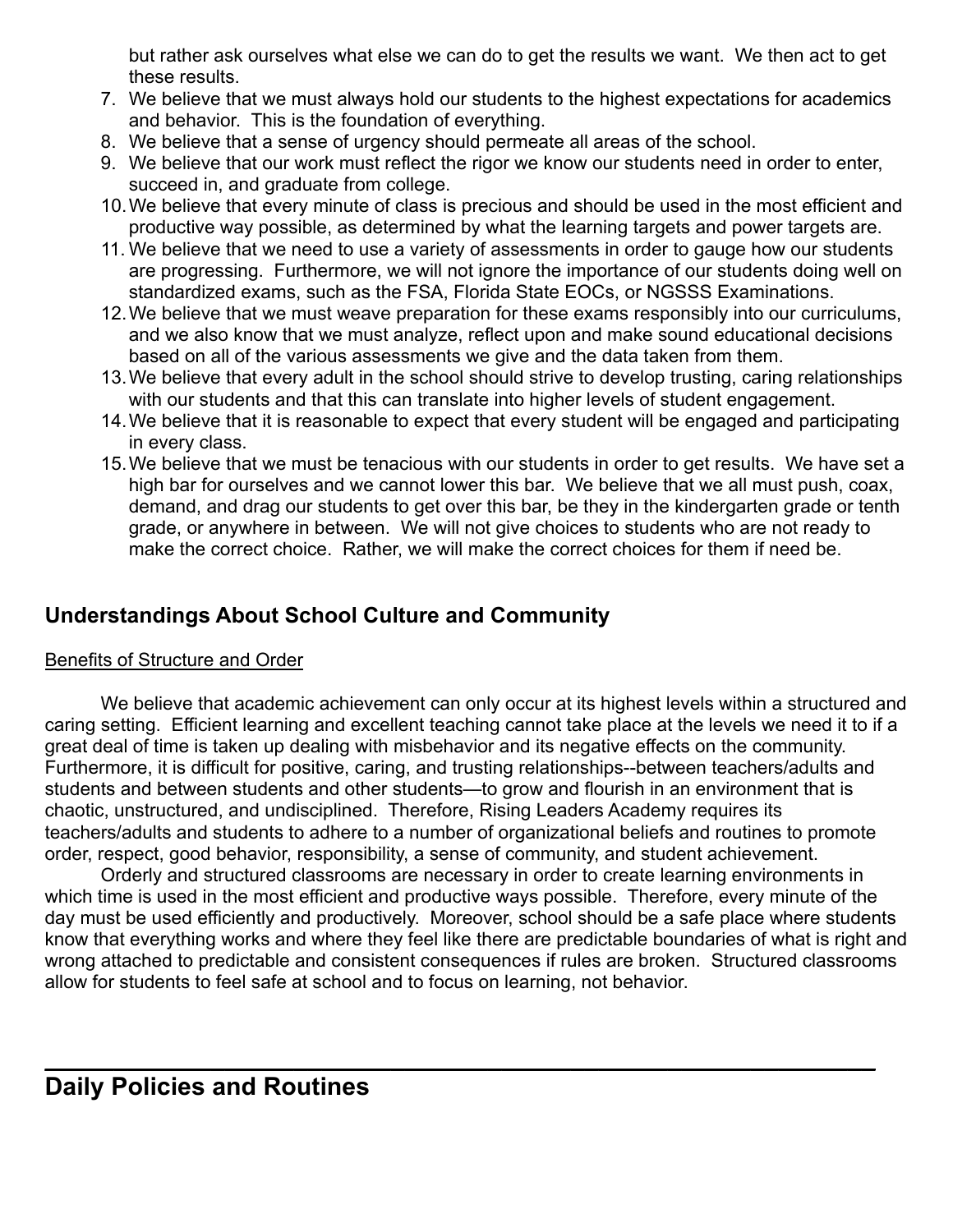1. There are school wide norms that will be standardized across the classrooms, posted in the classrooms and hallways.

They will be posted in the following format:

- **Trustworthiness** Respect **Responsibility Fairness Caring Citizenship**
- 2. Teachers will also have individual rules specific to their classrooms.

# **Classroom Entry and Exit**

- 1. Students will line up in a quiet or silent line in the cafeteria and follow the teacher to class.
- 2. Teachers will have assigned seats for students. Students will immediately sit in their assigned seats upon entering class.
- 3. The first few minutes are considered Crew Time or Character Education, in which the teacher may engage students in initiatives or protocols to start the day, go over Learning Targets, or answer Homework questions.
- 4. Teacher has an Agenda, with the date and the Learning Targets (at least one academic and one character) phrased as "I can…", posted each day in the front of the classroom.
- 5. Classroom exiting procedures: teacher dismisses students, not the bell; students clean up and push-in their chairs upon teacher's request. Teacher makes sure students leave no trace or mess around their learning area.
- 6. Students will line up outside of the next class between periods. This will be either silent or quiet depending on hallway expectations.

#### **Hallways and Other Transitions**

- 1. Students walk in silent or quiet lines from one class to another. Students are not allowed to walk on their own, and a teacher leads the lines to each class. Teachers also lead and pick-up their students to and from the cafeteria and other common areas.
- 2. All teachers and other adults will be visible in hallways and present at or near their doorways to assist in supervision during transition periods.
- 3. Students must have a pass in order to go anywhere without an adult. No more than one student at a time from a given class should go to the bathroom.
- 4. Social worker(s), counselors and other adults will pick up students from class. Students should not go to appointments on their own. Do not send students to another adult without checking with that adult first.
- 5. If a student needs to go home, he / she should be sent to the Main Office indicating that the student needs to go home with a note of the reason.
- 6. Bathrooms will not be used between periods, only during periods.

# **Students' Uniform**

1. As a general rule, if an article of clothing or accessory is offensive or does not meet RLA Student Dress Code Policy, any adult at the school may deem the student out of compliance with RLA Dress Code. It is required that all faculty and staff support each other and are consistent with the dress code. Students found to be out of dress code will receive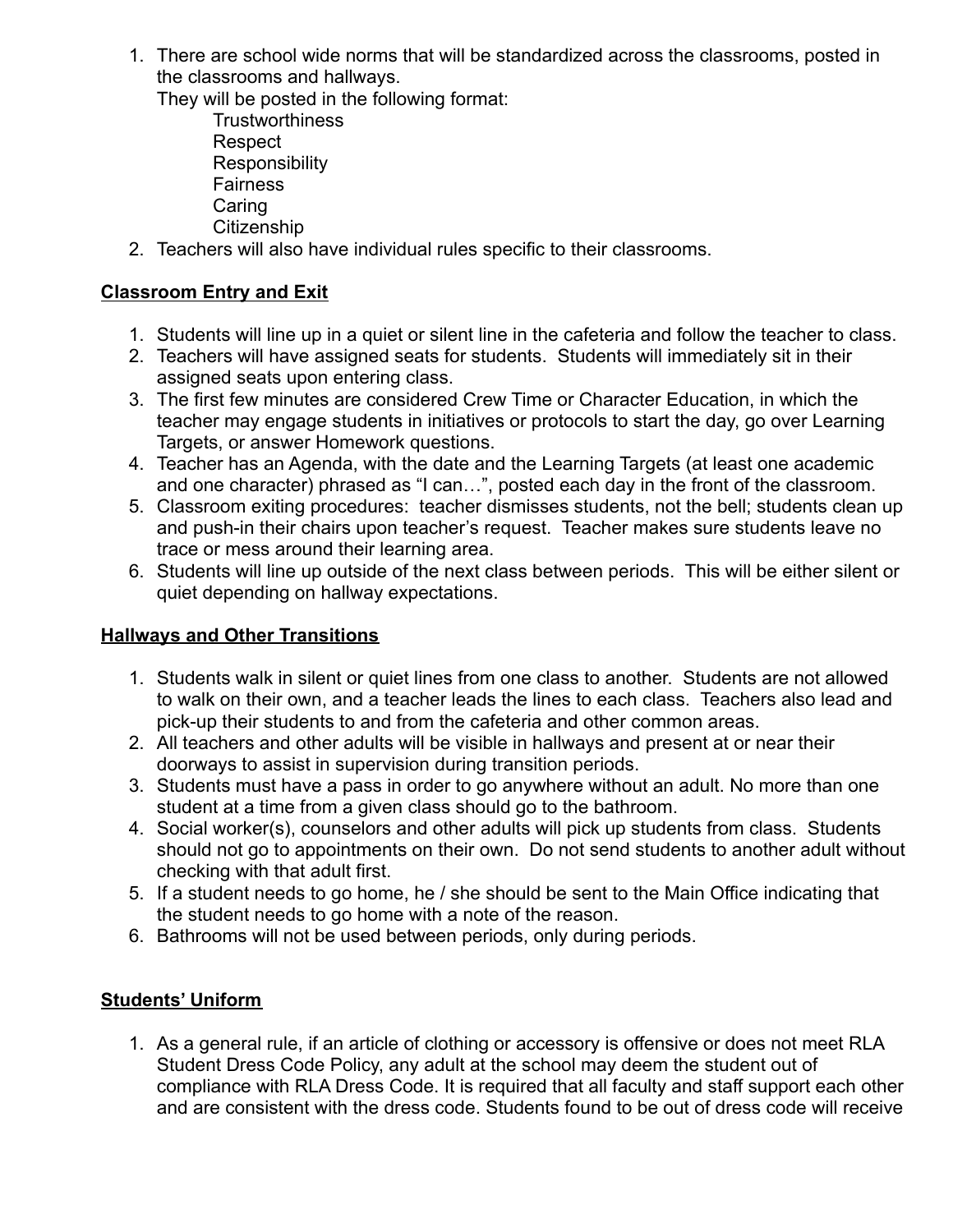a parent alert, and depending on the severity of the violation, may be sent to the front office to contact their parents to remedy the violation.

2. Students are expected to arrive at school in the school uniform; RLA will not provide for, or allow time for, students to change into uniform after entering the school in the morning.

# **RLA Student Dress Code Policy**

The parents/guardians have the primary responsibility to ensure the students are following the RLA dress code. Students who are not following the dress code will not be allowed in the classroom. The student will remain in the main office until the parents/guardians are called to bring the student the appropriate school attire.

#### **Tops:**

Students must wear the school shirt with the school logo. The shirts are sold through Zoghbys, and DENNIS. Students cannot wear a different color shirt under the school shirt, except for solid white, gray, beige, black, or color matching their uniform shirt. The undershirt should be tucked in and should not exceed the bottom of the uniform shirt. Every student should have at least one collared shirt. RLA short and long sleeve tee shirts, sweaters, and hoodies are also available for purchase.

#### **Bottoms:**

Bottoms must be khaki or black in color, and may be pants, capris, or shorts (should come to no shorter than a few inches from knee), purchased from anywhere. With shorts, students may wear leggings underneath, but color must be either solid white, black, gray, beige, or green without any designs or holes. No large pocket style pants, cargo pants, bell bottoms, or overalls of any kind are allowed.

#### **Shoes:**

Students must wear closed toed and closed backed shoes for safety. No flip-flops or slippers are allowed. Shoes cannot have lights or wheels.

#### **Outerwear:**

Approved outerwear will be the school-approved RLA logo fleece, jackets, sweaters, or sweatshirt. Outerwear should be removed once inside the classroom and should always be worn over a school uniform shirt. Inside the classroom, the students must be in their RLA school shirt, which can be a short or long sleeve shirt, sweater, or sweatshirt.

#### **Hair:**

Students cannot come to school with any chemicals or unnatural coloring in the hair. Hair below the shoulder is recommended to be pulled-back, braided, and not a distraction in the learning environment. No headwear except for simple headbands and bows, or headwear for religious purposes. No shaved heads with designs.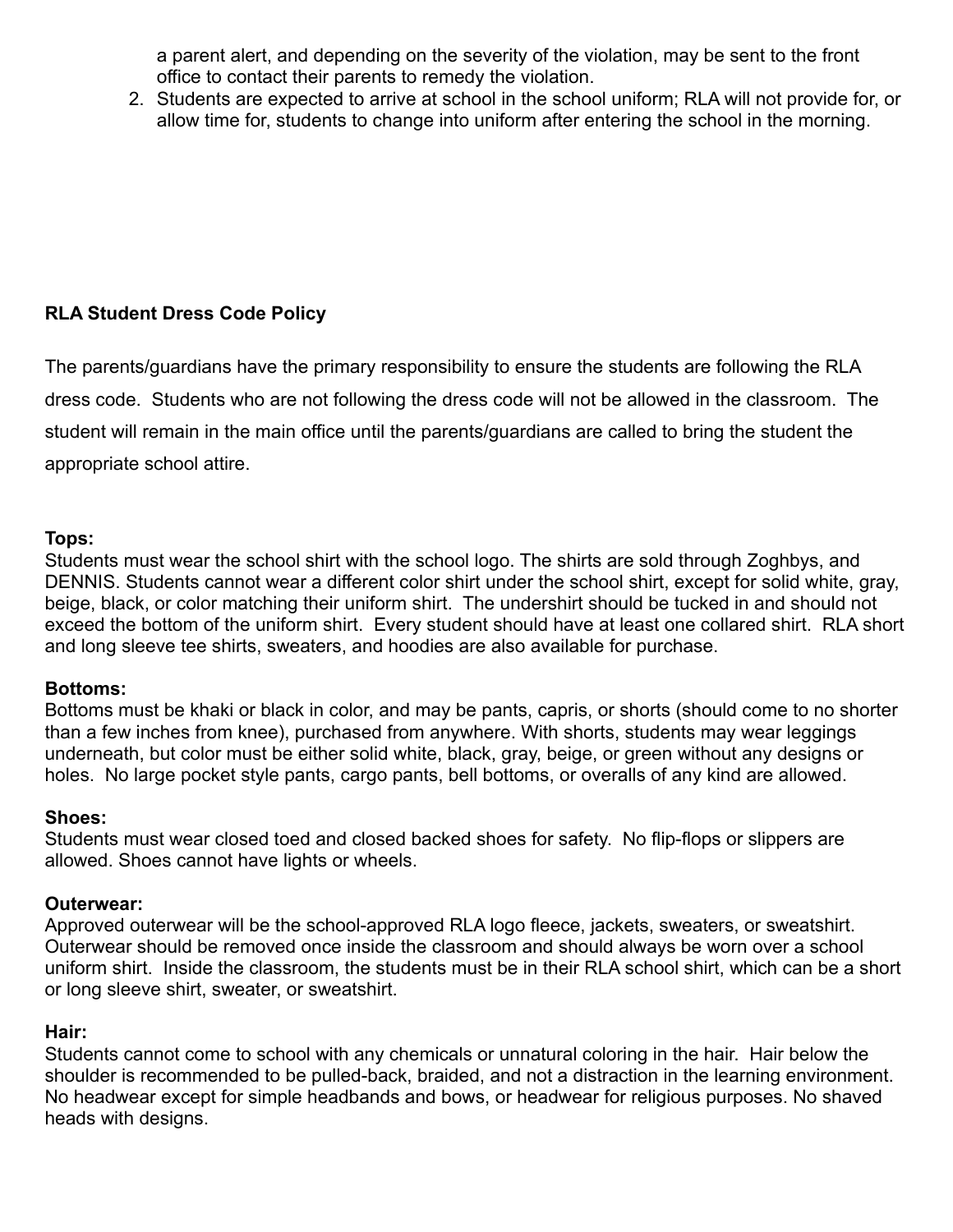#### **Jewelry:**

Students cannot wear any flashy or heavy jewelry that might create a hazard to a student's safety. Light, small necklaces and bracelets are permissible. Students may not have any body piercing other than small stud earrings in the earlobes, which can be gold or silver. No colorful beaded earrings that hang below the ear lop.

#### **RLA Celebrations/Parties Policy**

The mission of RLA is to provide academic excellence in a nurturing environment. The reason for any celebration or party at RLA must be aligned with the mission and related to learning. RLA values students' and staff's time, and therefore the celebrations/parties are meant for meaning fun that is directly related to the learning and will further enhance the learning and environment, such as the Community Circles, which are celebrations of learning. All other celebrations/parties must have administrative approval.

# **RLA Drop-off/Pick-up Policy**

RLA hours are Mondays – Thursdays from 7:45 – 3:15 and on Fridays from 7:45 – 12:45. Parents may drop the students off no earlier than 7:30 a.m.. A staff member will be outside to bring the students to the cafeteria. Parents/guardians are not permitted inside the facility during drop-off/pick-up. Students must be picked up on time. Students who are not picked up on time will be charged a late-fee. Parents must leave immediately after pick-up and cannot remain parked in the school parking. Other than aftercare student pickup buses, no cars are to park directly in front of the school on the school property. There are parking spots on the sides of the facility, as well as across the street.

# **RLA-Parents Partnership Policy**

Rising Leaders Academy and Parents are partners in educating our children. Therefore, RLA has the following expectations for Parents that align with our student character education program:

- 1. To talk with your child about school and his/her academic and behavioral goals. (Character Traits: Integrity; Passion; Collaboration)
- 2. To model our character traits for RLA students. (Character Traits: Respect, Responsibility, Fairness, Caring, Trustworthiness, Citizenship)
- 3. To ensure that your child is at school on time and ready to learn. (Character Traits: Self-Discipline; Integrity)
- 4. To ensure that your child gets 8-10 hours of sleep, minimum. (Character Traits: Self-Discipline; Integrity)
- 5. To ensure that your child eats a healthy breakfast. (Character Traits: Self-Discipline; Integrity)
- 6. To get to know your child's teacher and communicate respectfully on a regular basis. (Character Traits: Collaboration; Passion)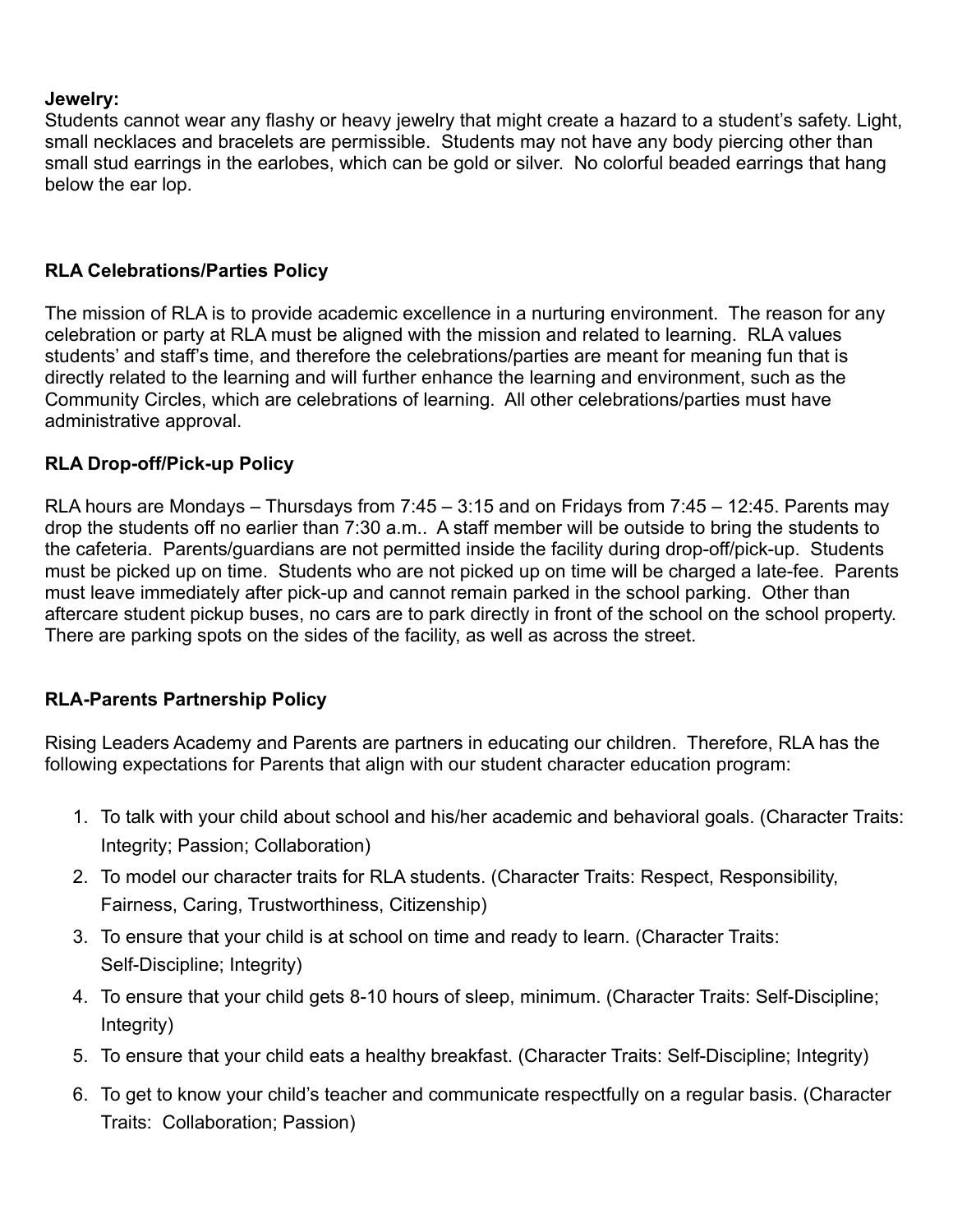- 7. To engage in the life of the school. (Character Traits: Collaboration; Passion)
- 8. To attend school events: Parent meeting, Community Circles, Expeditionary Learning Gallery Night, Presentation of Learning, etc. (Character Traits: Integrity; Passion; Collaboration)
- 9. To be good stewards of our school and community. (Character Traits: Integrity; Passion; Collaboration; Integrity; Self-Discipline)
- 10.Learn with us. Grow with us. Celebrate with us. (Character Traits: Collaboration; Passion)
- 11. To believe that your child can do more than you ever imagined possible. (Character Trait: Passion)

In addition, families are required to volunteer 20 hours per year.

#### **RLA Dismissal Policy**

All parents will receive a copy of the Code of Conduct, as well as the RLA Parent/Student Handbook, with the RLA policies. RLA follows all the Bay District Code of Conduct policies and will take action in accordance with district and school policies. In addition, all parents must sign the Parent Contract form, which states the expectations and policies for being an RLA member. RLA will strive to keep the school environment safe and nurturing for all staff and students. If a child or parent/guardian interferes with the educational environment in a disruptive or disrespectful manner towards any student or staff, the parents will be notified of such behavior. If such behavior continues after such notification, the child may be dismissed from the school. RLA has the right to dismiss a student if the student or parent/guardian has continuous disruptive or disrespectful behavior towards any student or staff. The parent will receive a dismissal letter and the student will be dropped from all RLA programs and not permitted to return back to school. The student's spot will be filled with another student on the waiting list. This action is to preserve the positive energy at RLA.

#### **RLA Donation Policy**

All donations to RLA or individual classes must be given to the RLA office. The donor will be given a donation letter. If the donation is for a specific class or expedition, the office will then forward the donation to the specific class. All donations must be recorded and then forwarded to the accountant.

#### **RLA Student Lunch Policy**

Rising Leaders Academy strives to provide a healthy lunch for students with a variety of choices. School meals offer fresh fruits and vegetables, salads, allergen-free selections, daily hot meals, and vegetarian and vegan options. RLA is a pork-free facility, and no meals contain pork/pork ingredients. Students are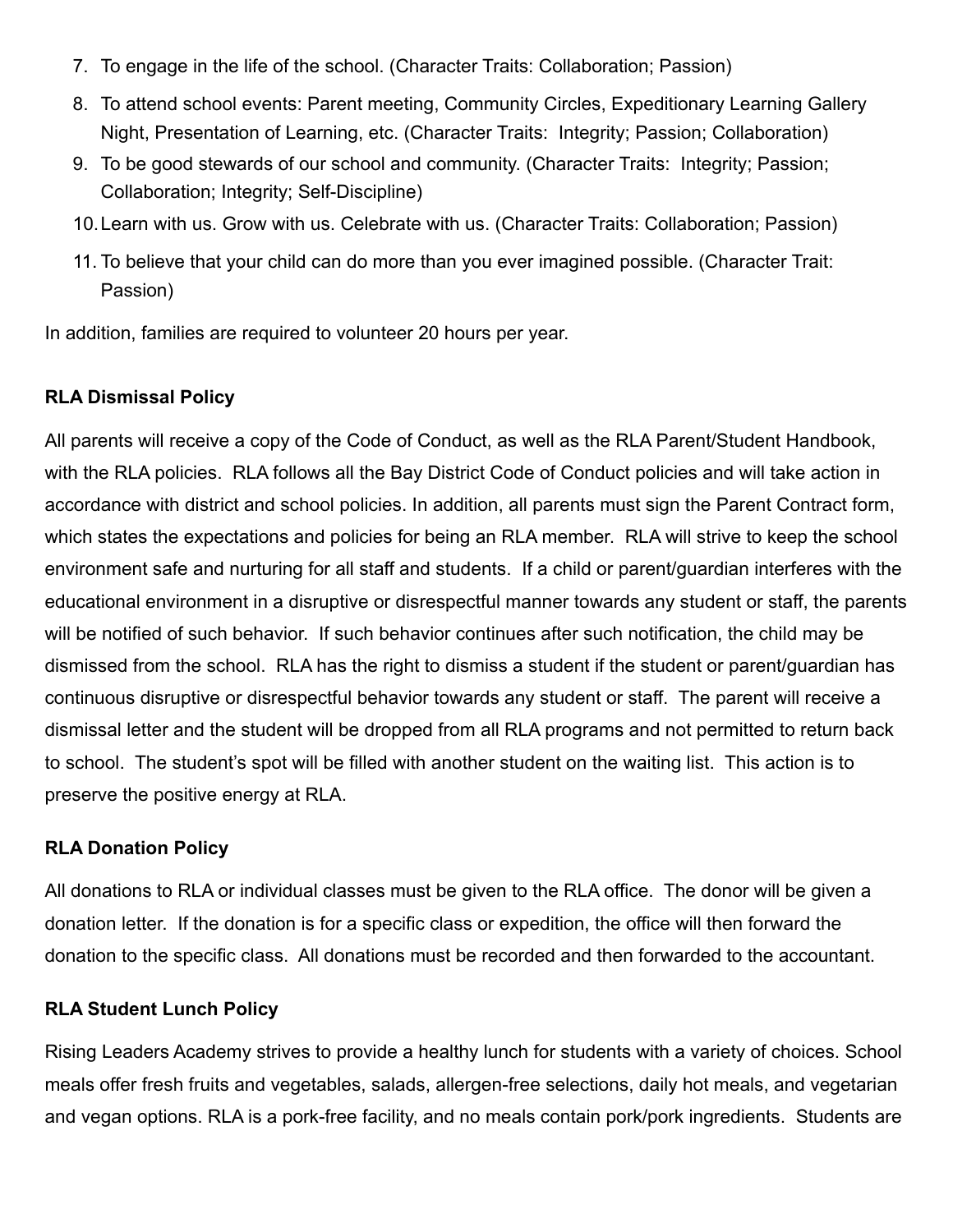not allowed to bring soft drinks, such as Coke. For safety purposes, students are not permitted to use the microwave, nor should a staff member microwave the meals for the students. We encourage our families to participate in our healthy cafeteria program, or to provide nutritious meals for their students from home.

# **RLA Absences Policy**

Parents are expected to notify the school the day of the absence. Parents must provide school personnel with accurate telephone contact numbers (home, cell, and work for parents or legal guardians) and ensure the number(s) are correct if there is a change during the school year. As an Expeditionary Learning School, with foreign languages, RLA provides students with an advanced curriculum, which contains a larger amount of information than other schools. Students who are absent frequently miss this information and have difficulty making up all the subjects and activities. Therefore, students who accumulate 10 unexcused absences throughout the year may be dismissed from RLA.

#### **An excused absence includes:**

- **illness;**
- **medical or dental appointments (doctor's statement may be required);**
- **automobile accident;**
- **deaths or funerals;**
- **emergency situations acceptable to the Principal or designee;**
- **required court appearance (subpoena required);**
- **established religion observance;**
- **severe weather**

# **RLA Tardy/Early Pick-Up Policy**

A student is tardy when the student arrives after the beginning of the school day or when he/she is not in his/her assigned seat or station right after the Pledge of Allegiance. A student's tardiness shall be excused when the reason given is acceptable to the principal or teacher. In the event students do arrive late, the office will issue excused tardies for physician/dentist appointments with a doctor's note. All other tardies are unexcused. Your child should attend school every day on time. Teachers cannot provide an effective instructional program for children who are frequently absent or tardy. Students who arrive tardy for class disrupt the other students who are engaged in learning. **Three tardies constitute one absence. If a student has ten unexcused absences, they may be dismissed from the school or face retention**. Therefore, excessive tardies can cause expulsion from school. Early pick-up is when the student is picked up before the end of the school day. An unexcused early pick-up counts like a tardy.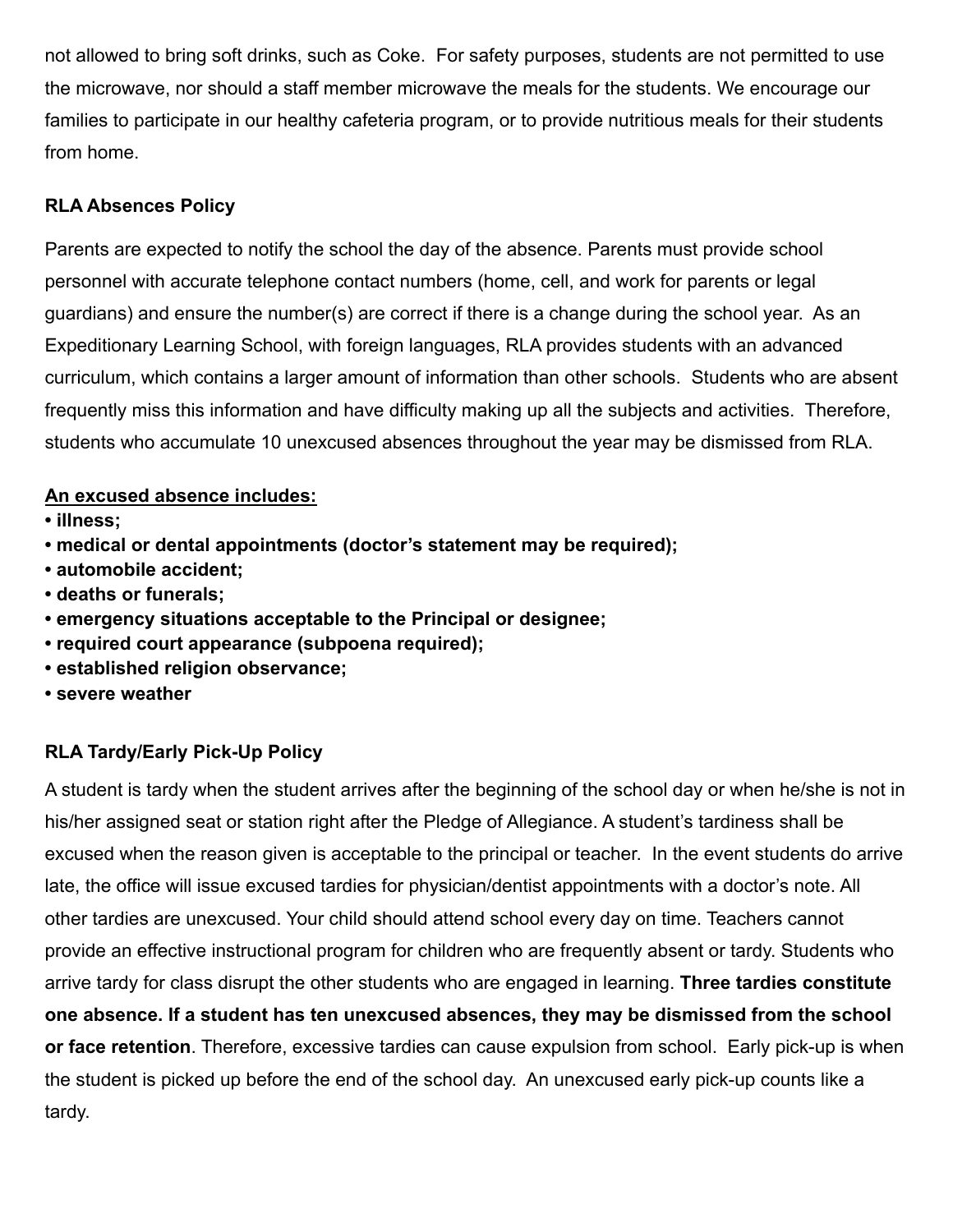### **RLA Field Trip Policy**

*"EL differentiates between traditional field trips, in which students are often spectators, and fieldwork, in which students are active investigators, applying the research tools, techniques of inquiry, and standards of presentation used by professionals in the field." (Core Practice 6)*

As an Expeditionary Learning School, students should attend field trips with the intent to participate with research and study, not as spectators. Teachers will provide students with a guide on research goals and methodologies. According to EL Core Practice 6, *"Fieldwork is structured so that it is safe and productive. Teachers preview sites to shape the field experience effectively."* For the safety of our elementary school students, the field trips must be within one hour drive one-way from Rising Leaders Academy. If there is a location longer than one hour that is necessary for an expedition and unique, with no similar venue within one hour of RLA, the teacher must provide convincing evidence, and it must be approved by the School Principal.

*"Students are prepared to be ambassadors for their school when on fieldwork. They are courteous, articulate, organized, and helpful." (Core Practice 6)*

#### **NON-DISCRIMINATION**

Rising Leaders Academy, does not discriminate on the basis of race, color, religion, national origin, sex (gender), marital status, disability (Section 504/ADA of the federal guidelines), sexual orientation, gender identity, age or legally-protected characteristics in its educational program and activities.



No person shall on the basis of race, color, religion, sex, national origin, disability, age, or marital status, be excluded from participation in, be denied the benefits of, or be subjected to discrimination under any educational program or activity or work environment. This practice shall apply equally to students, employees, applicants for employment, and all persons having business with Rising Leaders Academy.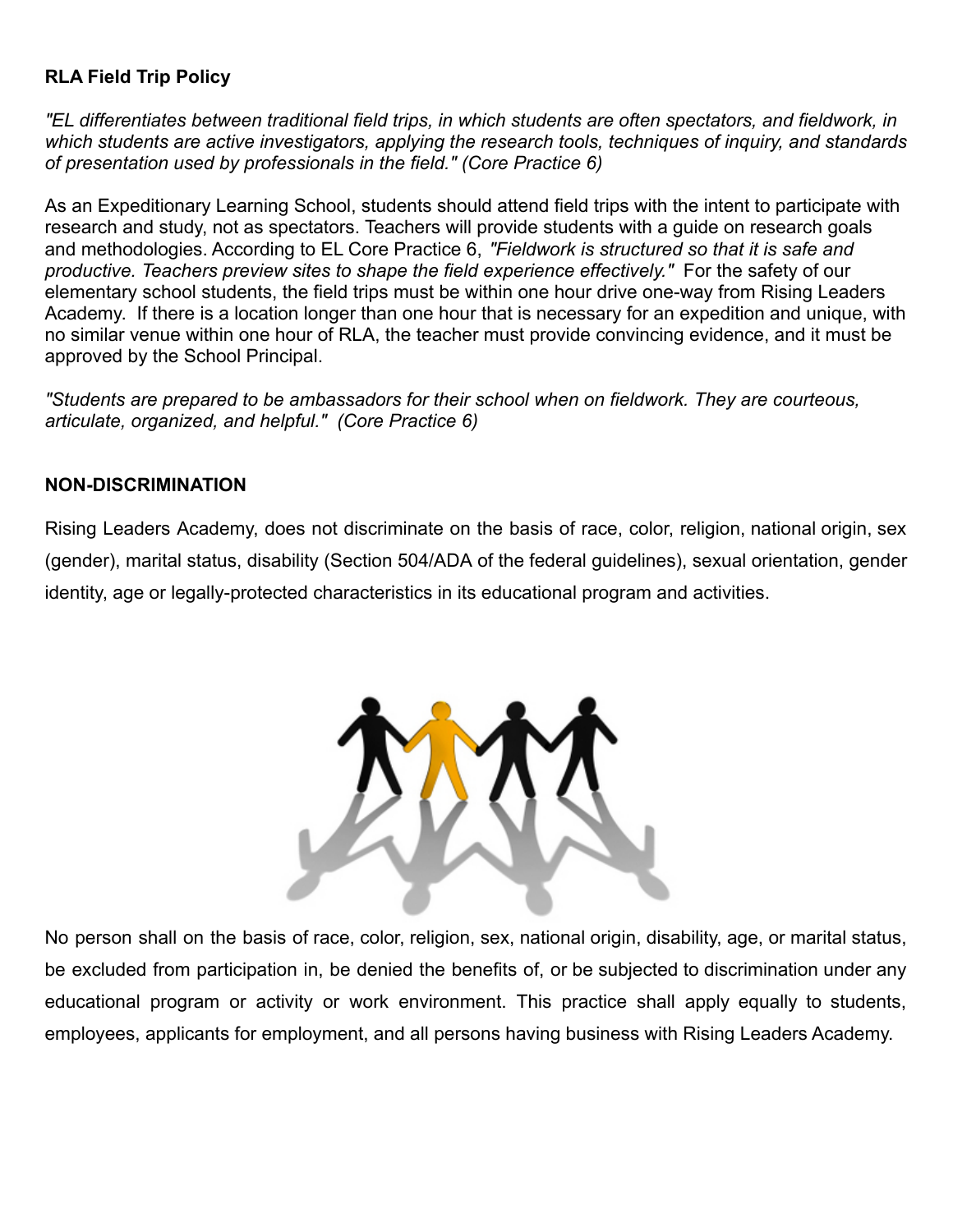#### **Discrimination/Harassment/Retaliation:**

Rising Leaders Academy desires to maintain an academic and work environment in which all employees, volunteers, and students are treated with respect and dignity. A vital element of this atmosphere is the Board's commitment to equal opportunities and the prohibition of discrimination or harassment practices. The Board's prohibition against these practices includes prohibitions based upon a person's membership in a protected class and specifically prohibited by applicable state or federal law. Rising Leaders Academy, Inc. policies forbid sexual harassment, or any other form of illegal harassment, of any employee, student, volunteer or visitor. The school will not tolerate harassment by any of its employees, students, volunteers or agents, vendors and service providers who have access to the school facilities.

All employees shall be allowed to work, and students allowed to learn, in an environment free from all forms of illegal discrimination, including sexual harassment and unlawful retaliation. Any such person who engages in illegal discrimination, sexual harassment, and/or unlawful retaliation during the performance of their duties or any adult who knowingly permits these unlawful actions to occur without intervention or reporting shall be in violation of Rising Leaders Academy, Inc.'s policy.

#### **Examples of prohibited discrimination and/or harassment:**

- Any slurs, innuendos or other verbal or physical conduct reflecting upon an individual's race, ethnic background, gender or disabling condition which has the purpose or the effect of creating an intimidating, hostile or offensive educational or work environment; has the purpose or effect of unreasonably interfering with the individual's work or school performance or participation; or otherwise adversely affects an individual's employment or educational opportunities.
- The denial of or the provision of aid, benefits, grades, rewards, employment, faculty assistance, services, or treatment, on the basis of sexual advances or requests for sexual favors.
- Sexual advances, requests for sexual favors, and other verbal or physical conduct of a sexual nature when submission to such conduct is made either explicitly or implicitly a term or condition of an employee's employment or a student's educational opportunities; submission to or rejection of such conduct is used as a basis for educational or employment decisions affecting the individual; or such conduct has the purpose or effect of unreasonably interfering with an individual's work or educational performance or creating an intimidating, hostile or offensive working or educational environment.
- Any act of retaliation against an individual who reports a violation of the District's and school's policies on harassment, alleged discrimination and/or discrimination, or who participates in the investigation of a harassment, alleged discrimination or discrimination complaint will not be tolerated.